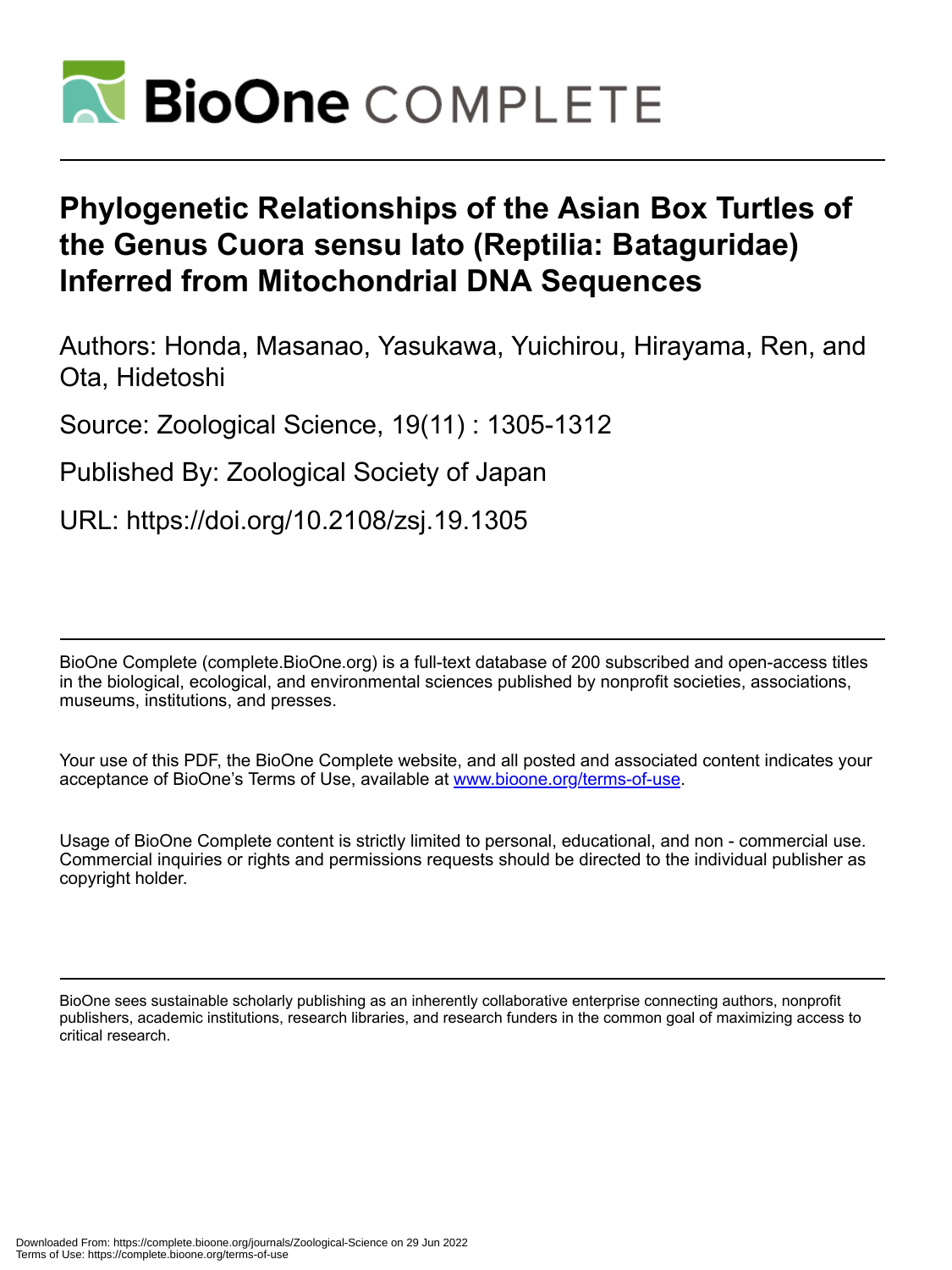# **Phylogenetic Relationships of the Asian Box Turtles of the Genus** *Cuora* **sensu lato (Reptilia: Bataguridae) Inferred from Mitochondrial DNA Sequences**

Masanao Honda $^{1*}$ †, Yuichirou Yasukawa $^1$ , Ren Hirayama $^2$  and Hidetoshi Ota $^1$ 

1 *Tropical Biosphere Research Center, University of the Ryukyus, Nishihara, Okinawa 903-0213, Japan* 2 *Faculty of Information, Teikyo Heisei University, Ichihara, Chiba 290-0193, Japan*

**ABSTRACT**—Phylogenetic relationships of the genus *Cuora* sensu lato (*Cuora* sensu stricto and *Cistoclemmys*) and other testudinoid genera were inferred from variations in 882 base positions of mitochondrial 12S and 16S rRNA genes. Results yielded a robust support to the monophyly of a group (*Cuora* group) consisting of *Cuora* sensu lato and the monotypic *Pyxidea*. Within the *Cuora* group, the continental *Cuora* (sensu stricto) and the two subspecies of *Ci. flavomarginata* constituted two well-supported monophyletic groups. Distinctly small interspecific genetic distances in the former groups suggested that in the continent speciations in *Cuora* took place much later than the primary divergences in the *Cuora* group, or speciations in other related genera, such as *Mauremys.* Our analyses failed to provide a substantial support to the monophyly of any other combinations of taxa within the *Cuora* group, including *Cuora* in broad and strict senses, and *Cistoclemmys* as consisting of *Ci. galbinifrons* and *Ci. flavomarginata*. Besides these, our results also suggested the non-monophyly for the Batagurinae and the Geoemydinae, and sister relationships of the Bataguridae with Testudinidae rather than with the Emydidae.

**Key words**: Bataguridae, Geoemydinae, *Cuora, Cistoclemmys, Pyxidea*

# **INTRODUCTION**

The Bataguridae is the largest and phenotypically most divergent family in the order Testudines, and is distributed mainly from the temperate to tropical Asia but also in southwestern Europe, northern Africa and Latin America (Iverson, 1992). This family consists of two subfamilies: Batagurinae and Geoemydinae (Gaffney and Meylan, 1988). The former accommodates 22 extant species of 12 genera (David, 1994; McCord and Iverson, 1994), whereas the latter 43 species of 13 genera (David 1994; McCord *et al*., 1995, 2000; Fritz and Wischuf, 1997; Fritz *et al*., 1997; McCord, 1997; Wink *et al.*, 2000; Parham *et al.*, 2001; Yasukawa *et al.*, 2001).

Within the Bataguridae, kinetic plastron with a hinge between the pectoral and the abdominal is observed in five geoemydine genera: *Cistoclemmys* Gray, 1863 (type species: *Ci. flavomarginata*), *Cuora* Gray, 1855 (type species:

 $\overline{\bullet}$  Corresponding author: Tel. +81-263-37-2363; FAX. +81-263-37-2363.

E-mail: panda@gipac.shinshu-u.ac.jp † Present address: School of Allied Medical Sciences, Shinshu University, Matsumoto, Nagano 390-8621, Japan

*Cu. amboinensis*), *Cyclemys* Bell, 1834 (type species: *Cy. dentata*), *Notochelys* Gray, 1863 (monotypic with *N. platynota*), and *Pyxidea* Gray, 1863 (monotypic with *P. mouhotii*). These turtles are well known as Asian "box turtles". Bramble (1974) pointed out the absence of substantial differences in the plastral hinge structure between *Cuora* and *Cistoclemmys*, and Sites *et al*. (1984), on the basis of allozymic analyses, suggested a closest affinity between these two genera. Based on these pieces of information, some authors regard *Cistoclemmys* as a junior synonym of *Cuora* (Ernst and Barbour, 1989; McCord and Iverson, 1991; Iverson, 1992; David, 1994; Fritz and Obst, 1997: Wu *et al.*, 1999). Fritz and Obst (1997) further doubted the separation *Pyxidea* from *Cuora* sensu lato because of states of a few morphological characters in *Ci. serrata* that are intermediate between states of corresponding characters in *Cistoclemmys* and *Pyxidea*. However, this taxonomic account lost its base with the elucidation of actual origin of *Ci. serrata* as an intergeneric hybrid (Parham *et al.*, 2001).

On the other hand, cladistic analyses of morphological characters suggested a distant location between *Cistoclemmys* and *Cuora* sensu stricto, and a closest affinity of the former with *Geoemyda* and *Pyxidea* (Fig. 1A: Hirayama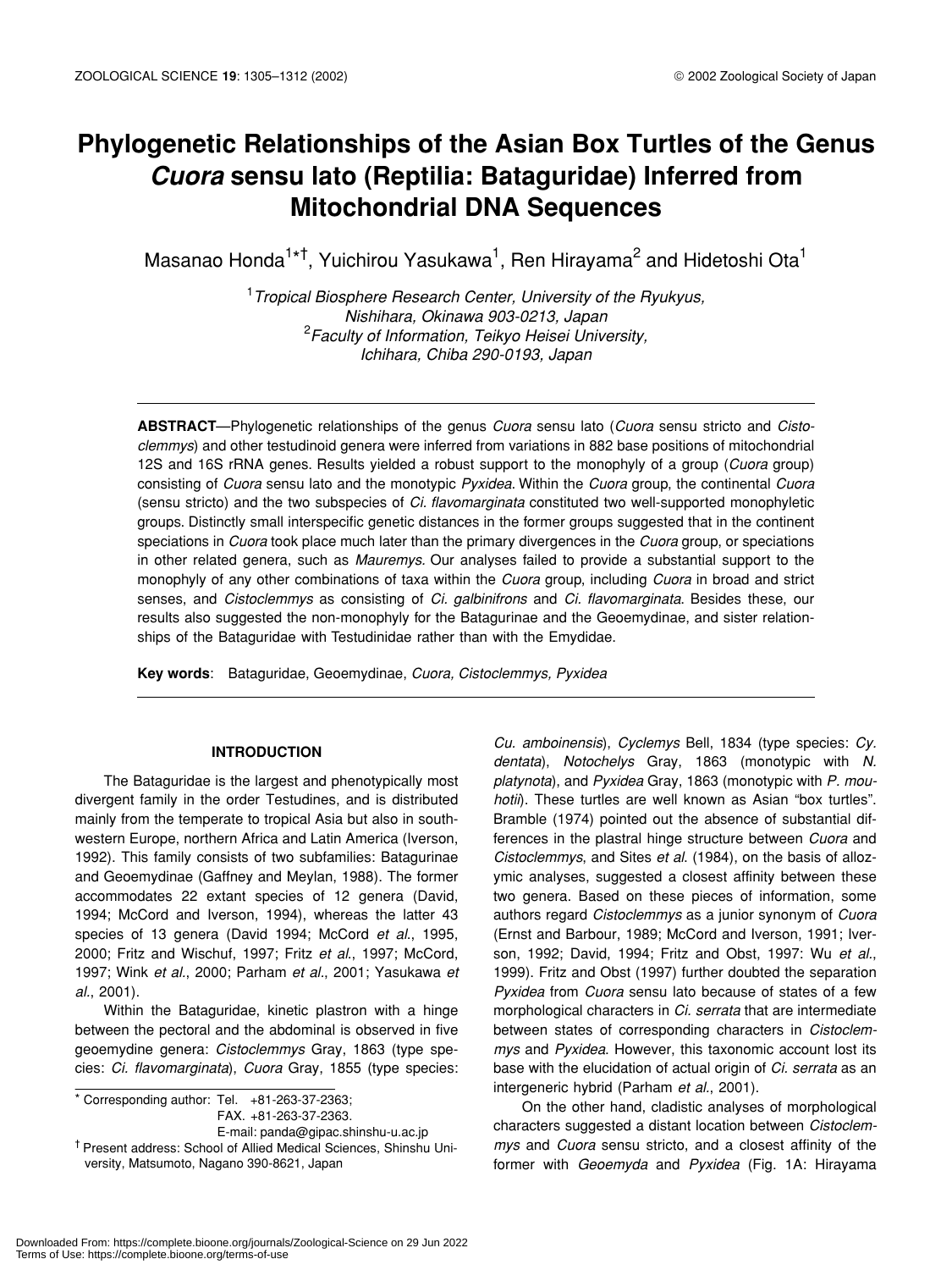

**Fig. 1.** Phylogenetic hypotheses of the Geoemydinae based on morphological characters. Circles denote positions of evolution of the plastral hinge. (A) Hirayama (1984: this view was also favored by Gaffney and Meylan [1988]). (B) Yasukawa *et al*. (2001). (C) Bramble (1974).

1984; Gaffney and Meylan, 1988), or solely with *Pyxidea* (Fig. 1B: Yasukawa *et al.*, 2001). Furthermore, Hirayama (1984) went so far as to suspect that the Testudinidae had derived from an ancestor exclusively common to some members of the Geoemydinae (i.e., some *Rhinoclemmys* species, *Geoemyda, Pyxidea* and *Cistoclemmys*: Fig. 1A). This view lead to serious controversy concerning the extent of application of the generic name *Cuora*, and several authors regarded *Cistoclemmys* as valid (Bour, 1980; Hirayama, 1984; Gaffney and Meylan, 1988; King and Bruke, 1989; Ota, 1991; Zhao and Adler, 1993; Yasukawa and Ota, 1999; Yasukawa *et al.*, 2001).

In these two decades, the genus *Cuora* sensu lato have also been receiving great attentions from a viewpoint of the species taxonomy, leading to descriptions, synonymizations and revalidations involving a large proportion of the species included (see McCord and Iverson [1991] for example). Moreover, the genus seems to be an ideal material for biogeographical studies, because members of *Cuora* sensu lato occur not only in the continental part but also over almost whole of the insular region of Southeast and East Asia (Iverson, 1992).

Recently molecular studies yielded advanced phyloge-

netic hypotheses for some badgered turtles (e.g., Shaffer *et al*., 1997; Wu *et al.,* 1999; McCord *et al*., 2000). However, none of these studies could appropriately address the phylogenetic, taxonomic and biogeographical problems of *Cuora* sensu lato, mainly due to the insufficiency in samples analyzed therein.

In the present study, we partially sequenced mitochondrial 12S and 16S ribosomal RNA (rRNA) genes for samples representing various testudinoid taxa including all but one species of *Cuora* sensu lato, and analyzed resultant data phylogenetically. Our purpose is to establish robust phylogenetic hypotheses for the Bataguridae with a particular emphasis on the interrelationships of *Cuora* and the presumptive relatives (see above). Also, we discuss implications of the resultant phylogeny on the taxonomy and biogeography of the Asian box turtles.

#### **MATERIALS AND METHODS**

Samples representing five of the six extant of *Cuora* sensu stricto, and the two species and one subspeices of *Cistoclemmys* (see McCord and Iverson, 1991; Yasukawa and Ota, 1999; Hilton-Taylor, 2000) were examined. We failed to examine specimens of *Cu. mccordi* due to the rarity of this recently described continental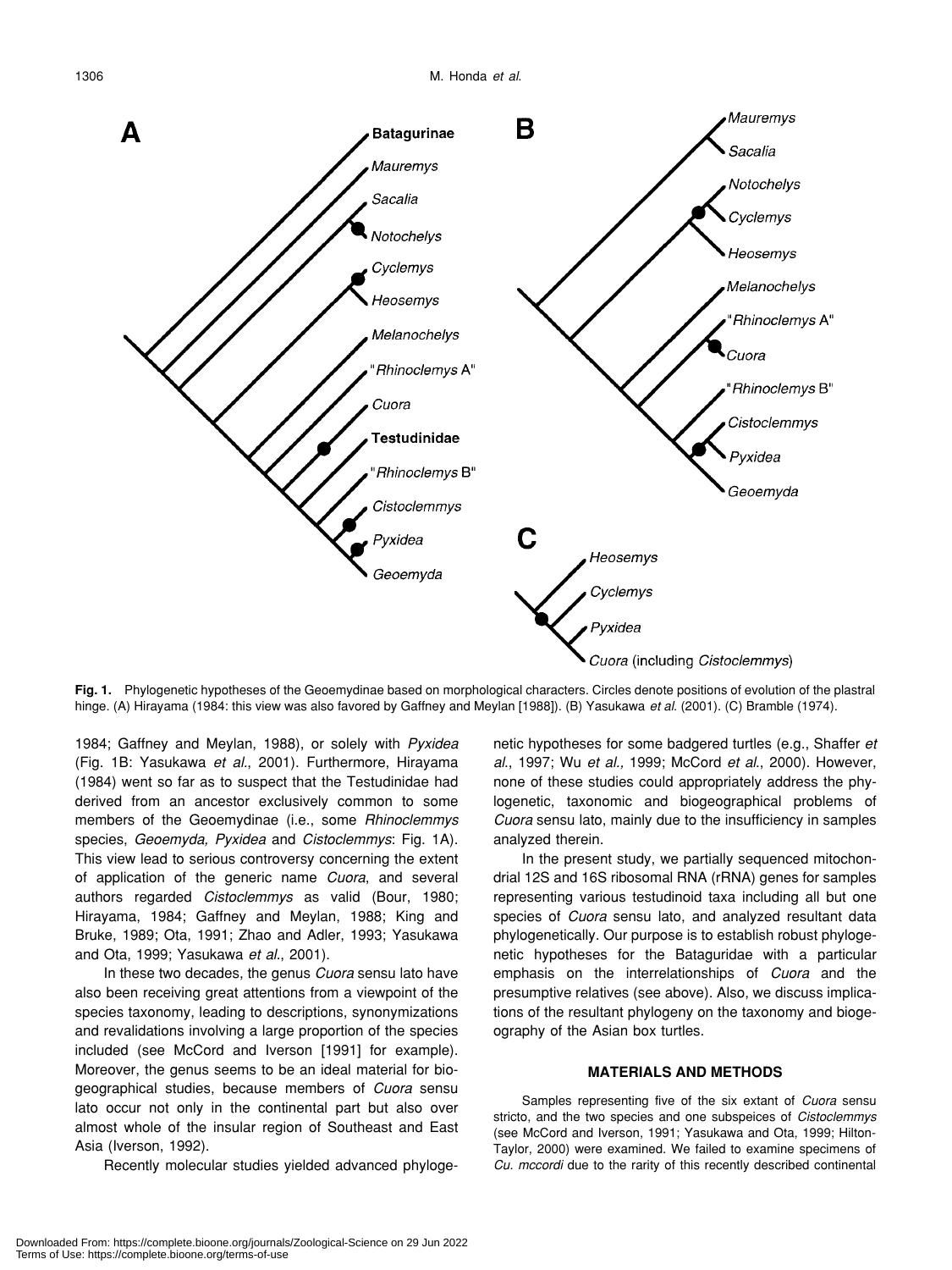species (Ernst, 1988). Representatives of other genera of the Bataguridae, as well as those of the Emydidae, Testudinidae and other families, were also subjected to the analyses on the basis of newly obtained (Table 1, see Appendix for further details) and previously published data (Honda *et al*., 2002: Table 1). Of these, *Staurotypus triporcatus* of the Kinosternidae and *Pelodiscus sinensis* of the Trionychidae were regarded as outgroups, because these families are considered to be basal to the superfamily Testudinoidea (Gaffney and Meylan, 1988).

are described in detail elsewhere (Honda *et al*., 1999a,b). A part of mitochondrial 12S and 16S rRNA genes were amplified using the polymerase chain reaction (PCR) with primers L1091, H1478, L2606 and H3056 (Kocher *et al.*, 1989; Hedges *et al.*, 1993). Alignments for DNA sequences were determined based on maximum nucleotide similarity following Honda *et al.* (2000). The sequence data have been submitted to the DDBJ database, and their accession numbers are given in Table 1. Aligned data will be provided by the corresponding author on request.

Extraction, amplification and sequencing procedures of DNA

The neighbor-joining (NJ) method (Saitou and Nei, 1987) was

**Table 1.** Batagurid and other species used for the present analyses. Data source are (a) Honda *et al*. (2002); (b) this study. See Appendix for further details.

| Sample                                      | Sub/family    | McDowell (1964)  | Bramble (1974)   | Distribution                           |
|---------------------------------------------|---------------|------------------|------------------|----------------------------------------|
| Callagur borneoensisb                       | Batagurinae   | Batagur complex  |                  | S Thailand, Malaysia, W Indonesia      |
| Chinemys reevesi <sup>a</sup>               | Batagurinae   | Batagur complex  |                  | Japan (Mainland), Korea, China         |
|                                             |               |                  |                  | (including Taiwan)                     |
| Hardella thurji <sup>b</sup>                | Batagurinae   | Hardella complex |                  | N India, Bangladesh, Pakistan          |
| Orlitia borneensis <sup>a</sup>             | Batagurinae   | Orlitia complex  |                  | Malaysia, W Indonesia                  |
| Cistoclemmys f. flavomarginata <sup>o</sup> | Geoemydinae   | Geoemyda complex | Heosemys complex | S China (including Taiwan)             |
| Cistoclemmys f. evelynae <sup>b</sup>       | Geoemydinae   | Geoemyda complex | Heosemy complex  | Japan (S Ryukyu Is.)                   |
| Cistoclemmys galbinifrons <sup>b</sup>      | Geoemydinae   | Geoemyda complex | Heosemy complex  | Vietnam, S China, Cambodia, Laos       |
| Cuora amboinensis <sup>b</sup>              | Geoemydinae   | Geoemyda complex | Heosemy complex  | South and Southeast Asia               |
| Cuora aurocapitata <sup>b</sup>             | Geoemydinae   | Geoemyda complex | Heosemy complex  | E China                                |
| Cuora pani <sup>b</sup>                     | Geoemydinae   | Geoemyda complex | Heosemy complex  | E and SE China                         |
| Cuora trifasciata <sup>b</sup>              | Geoemydinae   | Geoemyda complex | Heosemy complex  | N Vietnam, Laos, S China               |
| Cuora zhou <sup>b</sup>                     | Geoemydinae   | Geoemyda complex | Heosemy complex  | SE China                               |
| Cyclemys sp. <sup>a</sup>                   | Geoemydinae   | Geoemyda complex | Heosemys complex | S China, South and Southeast Asia      |
| Geoemyda japonica <sup>b</sup>              | Geoemydinae   | Geoemyda complex | Geoemyda complex | Japan (C Ryukyu Is.)                   |
| Heosemys grandisb                           | Geoemydinae   | Geoemyda complex | Heosemys complex | Burma, Thailand, Cambodia, Vietnam,    |
|                                             |               |                  |                  | W Malaysia                             |
| Mauremys annamensis <sup>a</sup>            | Geoemydinae   | Geoemyda complex | Geoemyda complex | C Vietnam                              |
| Mauremys caspica <sup>a</sup>               | Geoemydinae   | Geoemyda complex | Geoemyda complex | SE Europe, SW former U.S.S.R.,         |
|                                             |               |                  |                  | W Asia, Israel                         |
| Mauremys japonica <sup>a</sup>              | Geoemydinae   | Geoemyda complex | Geoemyda complex | Japan (Mainland)                       |
| Mauremys mutica <sup>a</sup>                | Geoemydinae   | Geoemyda complex | Geoemyda complex | N Vietnam, S China (including Taiwan), |
|                                             |               |                  |                  | Japan (S Ryukyu Is.)                   |
| Notochelys platynota <sup>b</sup>           | Geoemydinae   | Geoemyda complex | Geoemyda complex | S Burma, Thailand, Malaysia,           |
|                                             |               |                  |                  | W Indonesia, S Vietnam                 |
| Pyxidea mouhotii <sup>b</sup>               | Geoemydinae   | Geoemyda complex | Geoemyda complex | S China, Vietnam, N Thailand,          |
|                                             |               |                  |                  | N Burma, E India                       |
| Sacalia bealei <sup>a</sup>                 | Geoemydinae   | Geoemyda complex | Geoemyda complex | S China, N Vietnam                     |
| Trachemys scripta elegans <sup>b</sup>      | Emydidae      |                  |                  | S U.S.A., NE Mexico                    |
| Emys orbicularis <sup>b</sup>               | Emydidae      |                  |                  | Europe, W former U.S.S.R.,             |
|                                             |               |                  |                  | W Asia, Israel, N Africa               |
| Testudo horsfieldil <sup>b</sup>            | Testudinidae  |                  |                  | SW former U.S.S.R., W China,           |
|                                             |               |                  |                  | Iran, Afghanistan, Pakista             |
| Geochelone carbonaria <sup>b</sup>          | Testudinidae  |                  |                  | S America                              |
| Staurotypus triporcatus <sup>b</sup>        | Kinosternidae |                  |                  | C America                              |
| Pelodiscus sinensis <sup>b</sup>            | Trionychidae  |                  |                  | SE Russia, E China (including Taiwan), |
|                                             |               |                  |                  | N Vietnam, Korea, Japan (Mainland)     |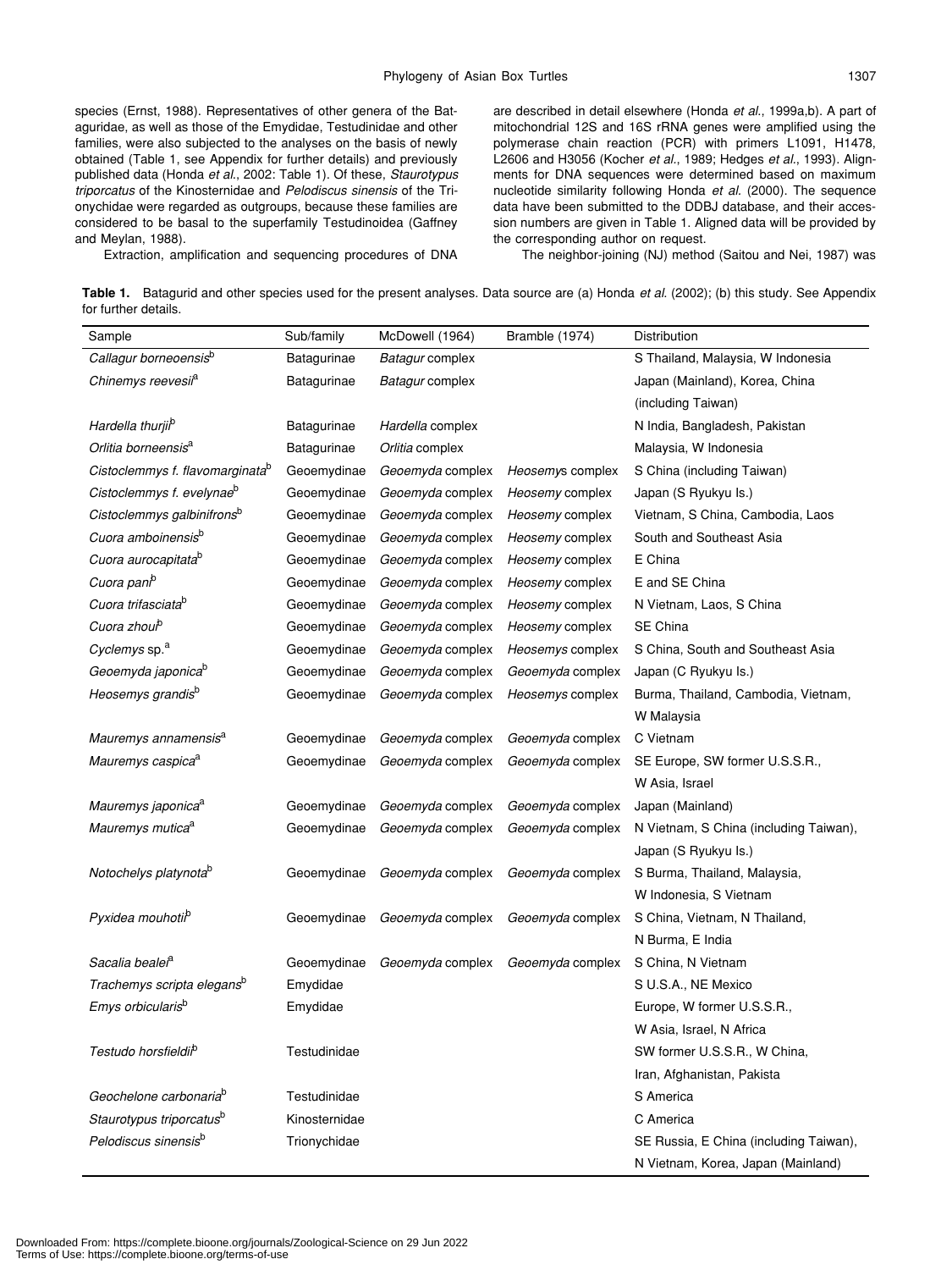

**Fig. 2.** (A) Neighbor-joining (NJ) dendrogram derived from distance matrix from 12S and 16S rRNA sequence data. Numbers beneath branches are BPs at least 50% of the 2,000 bootstrap replications. Nodes with bold numbers indicate relationships referred to in the text. Bar equals 0.1 unit of Kimura's two-parameter distance. (B) Maximum-likelihood (ML) dendrogram (ln likelihood=–6152.8). Branches without BP values were not supported in ≥50% of the 100 bootstrap replicates. Bar equals 0.1 unit. Bold numbers above branches are identical with those in NJ and MP dendrograms. (C) Maximum parsimony (MP) dendrogram using heuristic using heuristic option (strict consensus of four parsimonious trees, 894 steps, 208 bp informative under the condition of parsimony, consistency index=0.50, homoplasy index=0.50, retention index=0.54). Branches without BP values were not supported in ≥50% of the 2,000 bootstrap replicates.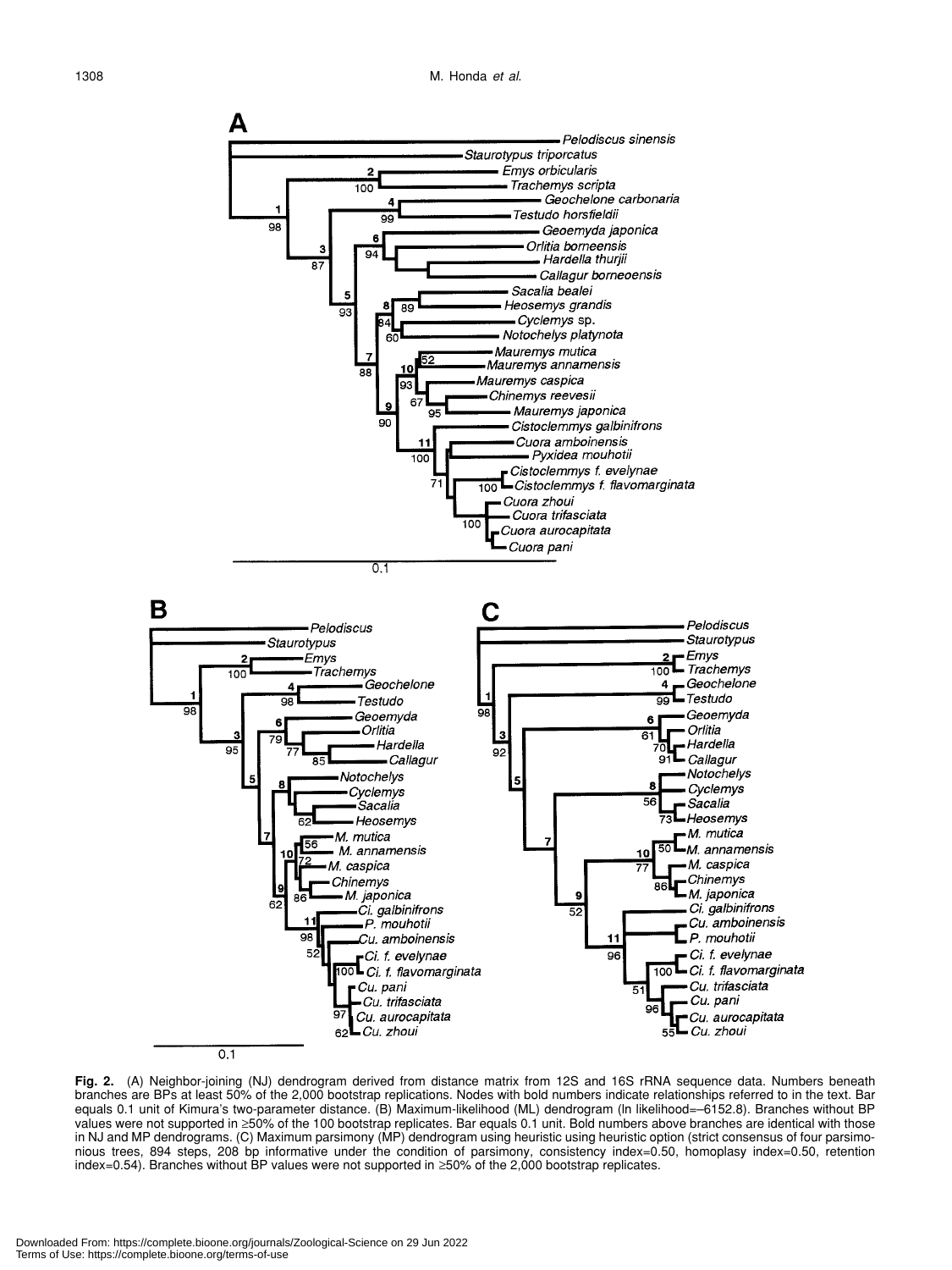applied to infer relationships among taxa on the basis of a pairwise matrix of the distance from Kimura's (1980) two-parameter model. The maximum-likelihood (ML, with empirical base frequencies and equal rate substitution model) and maximum-parsimony analyses (MP, no bias between transition and transversion) were also conducted using heuristic search option. These analyses were performed by use of PAUP\* 4.0b (Swofford, 1998) excluding gap sites, and confidences of branches were assessed by bootstrap resamplings (Felsenstein, 1985).

#### **RESULTS**

The 12S rRNA fragment consisted of 410 total sites, 168 of which were variable. For the 16S rRNA fragment, there were 472 total aligned sites, 178 of which were variable. Intergeneric nucleotide replacements within the Bataguridae varied from 16 bp (*Chinemys reevesii* vs. *Mauremys caspica*) to 95 bp (*Callagur borneoensis* vs. *Notochelys platynota*). Interspecific nucleotide replacements involved 34–35 bp, 2–47 bp, 20–26 bp and 2–47 bp in *Cistoclemmys*, *Cuora, Mauremys* and the *Cuora* group (assemblage of *Cuora, Cistoclemmys* and *Pyxidea*: see below), respectively. In continental *Cuora* (*Cu. aurocapitata, Cu. pani, Cu. trifasciata* and *Cu. zhoui*), nucleotide substitutions were observed in 2–11 bp, whereas three base-pairs were replaced between representatives of the two subspecies of *Ci. flavomarginata*.

The NJ dendrogram derived from the Kimura's (1980) distance matrix from aligned sequences is shown in Fig. 2A. The monophyly of the Testudinoidea was strongly supported (node 1: bootstrap proportion  $[BP] = 98\%$ ). The ingroup portion of this dendrogram was divided into two major clusters: the Emydidae (node 2: 100%), and an assemblage of the Testudinidae and the Bataguridae (node 3: 87%). The latter further split into two clusters, of which node 4 (99%) consisted of testudinid genera, whereas node 5 (93%) accommodated all the batagurid species examined. Within this last node, the *Callagur—Geoemyda—Hardella—Orlitia* assemblage (node 6: 94%) diverged first, followed by the *Cyclemys—Heosemys—Notochelys—Sacalia* (node 8: 84%) and the *Chinemys—Mauremys* assemblage (node 10: 93%) in order, leaving the *Cistoclemmys—Cuora—Pyxidea* assemblage as a monophyletic group (node 11: 100%).

Both the two subspecies of *Ci. flavomarginata* and members of Chinese *Cuora* (*Cu. aurocapitata, Cu. pani, Cu. trifasciata* and *Cu. zhoui*) constituted monophyletic groups with complete BP (100%) within the node 11. In contrast, monophyly was not supported for *Cistoclemmys* and *Cuora* sensu stricto due to the initial divergence of *Ci. galbinifrons* from the remaining node 11 components and an apparently distant affinity of *Cu. amboinensis* with the Chinese congeners, respectively.

Relationships resulting from ML (Fig. 2B) and MP analyses (Fig. 2C) were consistent with those expressed in the NJ dendrogram in terms of topology of the nodes 1–11, although they failed to support three of them (nodes 5, 7 and 8) with substantial BP values (i.e., >50%). Also, both analyses, while supporting monophyly of the two *Ci. flavomarginata* subspecies and of the Chinese *Cuora* with complete or nearly complete BPs, did not offer any support to the monophyly of *Cistoclemmys* and *Cuora* sensu stricto.

### **DISCUSSION**

Bramble (1974), on the basis of the shell-closing mechanism, and morphology of the pelvic girdle and *Musclus testoscapularis*, assumed that *Cuora* sensu lato (as consisting of *Cuora* sensu stricto and *Cistoclemmys*), *Cyclemys* and *Pyxidea* diverged from a *Heosemys*-like ancestor (Fig. 1C). He also noted that there were no substantial differences in the plastral hinge mechanism between *Cu. amboinensis* and *Ci. flavomarginata*. This has been one of the major reasons to regard *Cistoclemmys* as a junior synonym of *Cuora* (see above). However, phylogenetic analyses of morphological data by Hirayama (1984) and Yasukawa *et al*. (2001) strongly suggested that *Cistoclemmys* constitutes a monophyletic group with *Geoemyda* and *Pyxidea*, and thus is distinct from *Cuora* (Fig. 1A, B).

Based on sequence data of mitochondrial cytochrome b gene, McCord *et al*. (2000) provided a phylogram showing the monophyly of *Cuora, Pyxidea* and three other genera exclusive of *Geoemyda*. This relationship contradicts with the hypothesis by Hirayama (1984) and Yasukawa *et al*. (2001) (see above). In the results of McCord *et al*. (2000), however, phylogenetic positions of the batagurid box turtles remained equivocal because McCord *et al*. combined those genera, including *Cuora* sensu lato, into one operational taxonomic unit, and did not illustrate any relationships among them. Our results thus provide for the first time a substantial support to the monophyly of *Cistoclemmys, Cuora* sensu stricto and *Pyxidea* (henceforth referred to as the *Cuora* group) (contra Bramble 1974; Hirayama, 1984; Yasukawa *et al*., 2001), and detailed relationships among their species.

Bramble (1974) postulated that in the Bataguridae the plastral hinge evolved in the common ancestor of *Cistoclemmys, Cyclemys, Cuora* and *Pyxidea* (Fig. 1C), and also in the lineage leading to *Notochelys* (not shown). However, results of the morphological analyses by Hirayama (1984) and Yasukawa *et al*. (2001), respectively, suggest that the hinge independently evolved five and three times in this family (Fig. 1A, B). Present results support none of these hypotheses, because they suggest that the plastral hinge emerged in the common ancestor of the *Cuora* group and supposedly in the common ancestor of *Cyclemys* and *Notochelys* (Fig. 2).

Phylogeny within the *Cuora* group resulting from our analyses is a great surprise in that it supports the monophyly for none of the genera *Cistoclemmys*, and *Cuora* in broad and strict senses so far proposed. *Cistoclemmys flavomarginata* is known to share a unique shape of the iliac blade exclusively with *Ci. galbinifrons* and this character state has thus been considered as a synapomorph of the genus (Yasukawa *et al*., 2001). However, relationships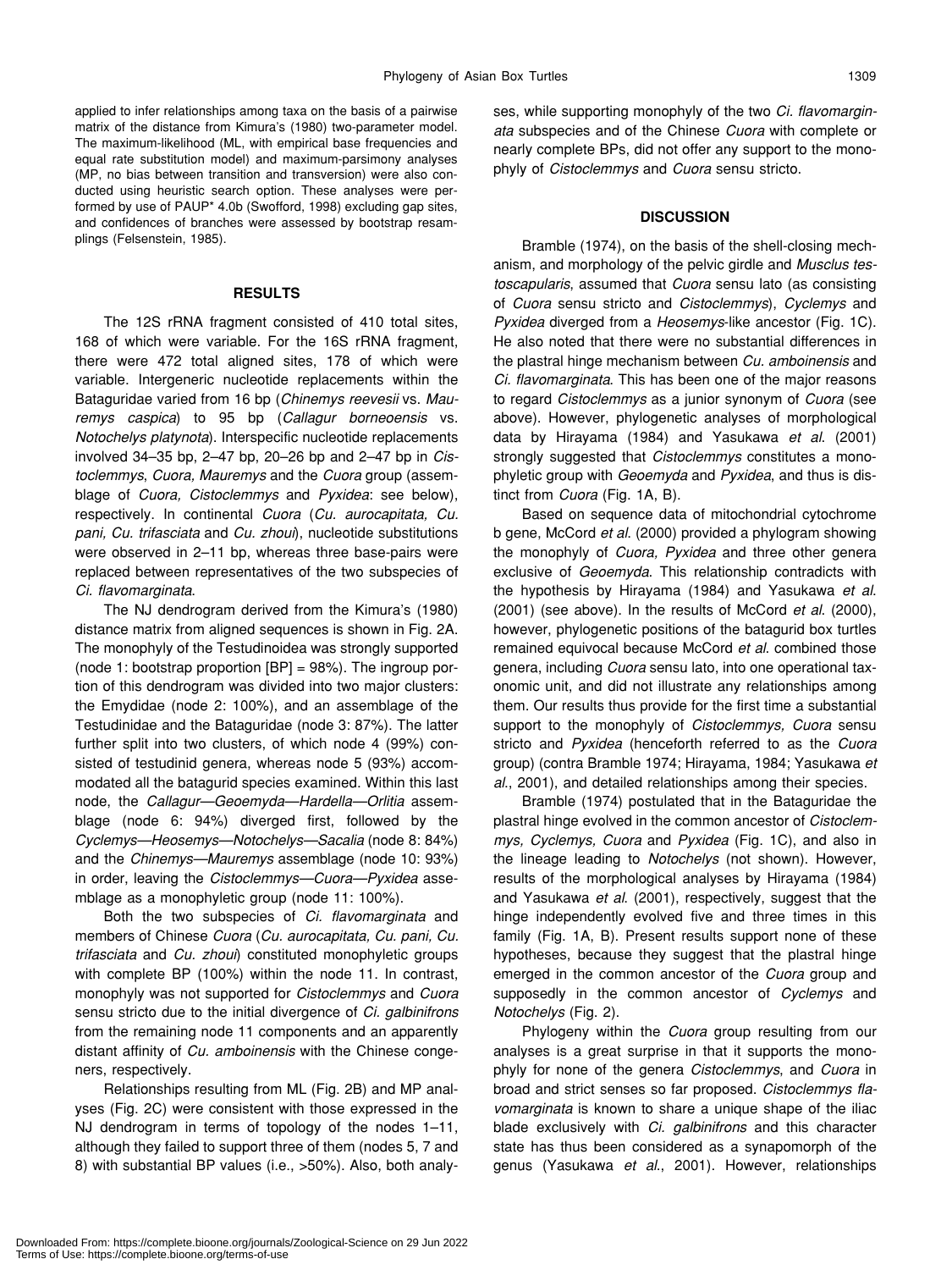depicted in Fig. 2 suggest that this derived character state actually evolved independently in lineages leading to the two species.

Yasukawa and Ota (1999), on the basis of slight but somewhat consistent morphological differences, argued the recognition of the southern Ryukyu populations of *Ci. flavomarginata* as a valid subspecies, *Ci. f. evelynae*. Small, but yet substantial sequence divergence between the southern Ryukyu and Taiwanese samples of the species examined here seems to be congruent with this taxonomic account. It is probable that such morphological and genetic divergences between *Ci. flavomarginata* populations from southern Ryukyus and Taiwan correspond to the vicariance of these two areas through the insularization of the former, which supposedly took place during the middle-late Pleistocene (Ota, 1998).

With respect to the continental members of *Cuora* examined here, our analyses yielded robust supports not only for their monophyly, but also for their remarkably low sequence divergence which is almost comparable to the divergence between the two subspecies of *Ci. flavomarginata*. Species of *Cuora* distributed in the continent (China and southern Vietnam) are morphologically quite similar to each other and are diagnosed chiefly on the basis of distinct coloration (McCord and Iverson, 1991), whereas *Cu. amboinensis*, the only species of the genus occurring broadly in the Sunda Islands and the Philippines (Iverson, 1992), exhibits a greater number of morphological characters in unique states (e.g., McCord and Iverson, 1991; Yasukawa *et al.*, 2001). Our results suggest that the ancestral lineage of *Cu. amboinensis* split relatively early in the *Cuora* group, and that speciations in the continental *Cuora* took place much later than that event, or speciations in other related genera, such as *Mauremys* (Fig. 2).

Our data, while strongly supporting the monophyly of the *Cuora* group as a whole, did not support any of the previous generic arrangements within the group. Unequivocal inclusion of *Pyxidea mouhotii* within the *Cuora* group and its closest affinity to *Cuora* sensu lato exclusive of *Ci. galbinifrons* are of particular interests, because the monotypic *Pyxidea* has never been synonymized with *Cuora* or *Cistoclemmys*, and its species was once assigned to *Cyclemys* (Wermuth and Mertens, 1961; Prichard, 1979; Xiangkui, 1994) or *Geoemyda* (McDowell, 1964). Considering this, as well as the non-monophyly of *Cistoclemmys* and *Cuora* sensu stricto, we suggest the application of the generic name *Cuora* to all species of the *Cuora* group by synonymizing *Cistoclemmys* and *Pyxidea* with this genus. This view definitely needs further verifications though.

McDowell (1964) suspected that the Bataguridae (as the subfamily Batagurinae of the family Testudinidae) was derived from a common ancestor with the Testudinidae as exclusive of the Emydidae (Emydinae of the Testudinidae). While most subsequent authors explicitly or implicitly assumed a closer affinity of the batagurid turtles with the emydids (e.g., Pritchard, 1979; Ernst and Barbour, 1989;

Iverson, 1992), Hirayama (1984) progressed McDowell's (1964) view by arguing the sister relationship between an assemblage of some genera of the batagurid subfamily Geoemydinae and the Testudinidae on the basis of cladistic analyses of morphological characters (Fig. 1A). This view was approved by Gaffney and Meylan (1988).

Based on both molecular and morphological data, Shaffer *et al*. (1997) depicted the sister relationship between the Testudinidae and the Bataguridae. However, because their material included only two non-geoemydine batagurid genera, they failed to test Hirayama's (1984) hypothesis in a strict manner. Results of our analyses by incorporating data for most taxa crucial to those and related problems, while supporting McDowell's (1964) view for the sister relationships of the Bataguridae and the Testudinidae, negate Hirayama's (1984) view by supporting the monophyly of the Bataguridae. Also, our results do not support any of the subfamilial classifications and other generic grouping within the Bataguridae so far proposed on the morphological ground (Table 1). On the other hand, our results are largely concordant with those of more preliminary molecular studies dealing with turtles (Wu *et al.*, 1999; McCord *et al*., 2000; Honda *et al.*, 2002). We thus consider that in the testudinoid turtles morphological evolution often leads to an extensive homoplasy presumably under the operation of environmental selective forces.

#### **ACKNOWLEDGMENTS**

We wish to express our gratitude to T. Otani, H. Takada, R. Aoki, A. Kamata, H. Sato, M. Udagawa, S. Nakai and the staff of Honu Ltd. for providing tissues, K. Takahashi, N. Okamura, C. Matsumoto, Y. Gima and N. Orlov for helps during our fieldwork, and to N. H. Kumazawa, N. Satoh, T. Nakabo, T. Hikida and members of their laboratories for continuous supports for our laboratory experiments. Our research was partially supported by the Japan Society for the Promotion of Science and the Nakayama Foundation for Human Science (to M. Honda), Fujiwara Natural History Foundation (to Y. Yasukawa), and by the Ministry of Environment, Japan (as Global Environment Research Programme, project leader: K. Goka) and the Ministry of Education, Science, Sports and Culture (project leader: M. Izawa).

In Japan and Republic of China (Taiwan), handling of *Cistoclemmys flavomarginata* is strictly regulated by the respective governments. Tissue sample (tail tip) representing *C. f. evelynae* was obtained in the field on Ishigakijima under a permission from the Agency of Culture, Japan, through the courtesy of H. Nomura (Section of Culture, Education Committee, Prefectural Government of Okinawa). For the Taiwanese population (*C. f. flavomarginata*), tissue (tail tip) was sampled from an individual, captured in Feitsui Reservation of northern Taiwan and temporarily kept in captivity under a permission from Council of Agriculture, Republic of China (No. 900115339-A1. PDF), through the courtesy of T.-H. Chen (National Taiwan Ocean University, Keelung).

# **REFERENCES**

Bour R (1980) Position systématique de *Geoclemys palaeannamitica* Bourret, 1941 (Reptilia-Testudines-Emydidae). Amphibia-Reptilia 1: 149–159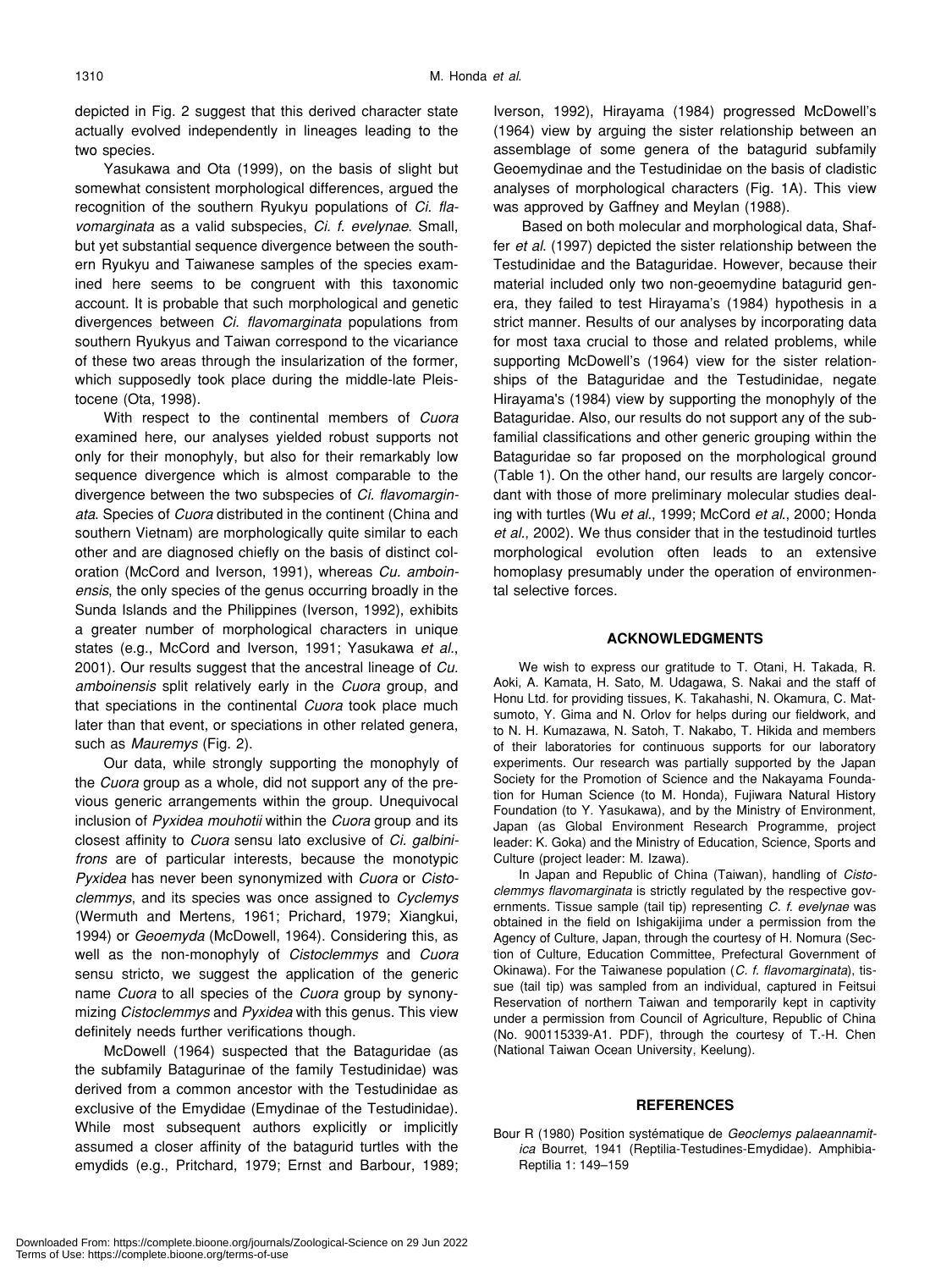- Bramble DM (1974) Emydid shell kinesis: biomechanics and evolution. Copeia 1974: 707–727
- David P (1994) Liste des reptiles acuels de monde. I. Chelonii. Dumerilia 1: 7–127
- Ernst CH (1988) *Cuora mccordi*, a new Chines box turtle from Guangxi Province. P Biol Soc Wash 101: 466–470
- Ernst CH, Barbour RW (1989) Turtles of the World. Smithsonian Inst Press, Washington DC
- Felsenstein J (1985) Confidence limits on phylogenies: an approach using the bootstrap. Evolution 39: 783–791
- Fritz U, Gaulke M, Lehr E (1997) Revision der südostasiatischen Dornschildkröten-Gattung *Cyclemys* Bell, 1834, mit Beschreibung einer neuen Art. Salamandra 33: 183–212
- Fritz U, Obst FJ (1997) Zum taxonomischen Status von *Cuora galbinifrons serrata* Iverson & McCord, 1992 und *Pyxidea mouhotii* (Gray, 1862) (Reptilia: Testudines: Bataguridae). Zool Abh St Mus Tierk Dresden 49: 261–279
- Fritz U, Wischuf W (1997) Zur Systematik westasiatish-südosteuropäischer Bachschildkröte (Gattung *Mauremys*) (Reptilia: Testudines: Bataguridae). Zool Abh St Mus Tierk Dresden 49: 223–260
- Gaffney ES, Meylan PA (1988) A phylogeny of turtles. In "The Phylogeny and Classification of the Tetrapods Vol 1" Ed by MJ Benton, Oxford Univ Press, New York, pp 157–219
- Hedges SB, Nussbaum RA, Maxson LR (1993) Caecilian phylogeny and biogeography inferred from mitochondrial DNA sequences of the 12S rRNA and 16S rRNA genes (Amphibia: Gymnophiona). Herpetol Monogr 7: 64–76
- Hilton-Taylor C (2000) 2000 IUCN Red List of Threatened Species. IUCN, Gland and Cambridge
- Hirayama R (1984) Cladistic analysis of batagurine turtles (Batagurinae: Emydidae: Testudinoidea); a preliminary results. Stvd Geol Salamanticensia Vol Especial 1 Stvdia Palaeocheloniologica 1: 141–157
- Honda M, Ota H, Kobayashi M, Nabhitabhata J, Yong HS, Hikida T (1999a) Phylogenetic relationships of the flying lizards, genus *Draco* (Reptilia, Agamidae). Zool Sci 16: 535–549
- Honda M, Ota H, Kobayashi M, Nabhitabhata J, Yong HS, Hikida T (1999b). Evolution of Asian and African lygosomine skinks of the *Mabuya* group (Reptilia: Scincidae): a molecular perspective. Zool Sci 16: 979–984
- Honda M, Ota H, Kobayashi M, Nabhitabhata J, Yong HS, Hikida T (2000) Phylogenetic relationships, character evolution and biogeography of the subfamily lygosominae (Reptilia: Scincidae) inferred from mitochondrial DNA sequences. Mol Phyl Evol 15: 452–461
- Honda M, Yasukawa Y, Ota H (2002) Phylogeny of the Eurasian freshwater turtles of the genus *Mauremys* Gray, 1869 (Testudines), with special reference to a close affinity of *M. japonica* with *Chinemys reevesii*. J Zool Syst Evol Res (in press)
- Iverson JB (1992) A Revised Checklist with Distribution Maps of the Turtles of the World. Privately printed, Richmond
- Kimura M (1980) A simple method for estimating evolutionary rate of base substitutions through comparative studies of nucleotide sequences. J Mol Evol 16: 116–120
- King FD, Burke LR (1989) Crocodilian, Tuatara, and Turtle Species of the World: A Taxonomic and Geographic Reference. Assoc Syst Col, Washington DC
- Kocher TD, Thomas WK, Meyer A, Edwards SV, Pääbo S, Villablanca FX, Wilson AC (1989) Dynamics of mitochondrial DNA evolution in animals: Amplifications and sequencing with conserved primers. Proc Natl Acad Sci USA 86: 189–191
- McCord WP (1997) *Mauremys pritchardi*, a new batagurid turtle from Myanmar and Yunnan, China. Chelonian Conserv Biol 2: 555–562
- McCord WP, Iverson JB (1991) A new box turtle of the genus *Cuora* (Testudines: Emydidae) with taxonomic notes and a key to the species. Herpetologica 47: 407–420
- McCord WP, Iverson JB (1994) A new species of *Ocadia* (Testudines: Batagurinae) from southwestern China. P Biol Soc Wash 107: 52–59
- McCord WP, Iverson JB, Boeadi (1995) A new batagurid turtle from northern Sulawesi, Indonesia. Chelonian Cons Biol 1: 311–316
- McCord WP, Iverson JB, Spinks PQ, Shaffer HB (2000) A new genus of geoemydid turtle from Asia. Hamadryad 25: 86–90
- McDowell SB (1964) Partition of the genus *Clemmys* and related problems in the taxonomy of the aquatic Testudinidae. P Zool Soc London 143: 239–279
- Ota H (1991) Systematics and biogeography of terrestrial reptiles of Taiwan. In "Proceeding of the Symposium on the Phylogeny, Biogeography and Conservation of Fauna and Flora of East Asian Region" Eds by KY Lue, TH Chen, National Taiwan Normal University, Taipei, pp 75–86
- Ota H (1998) Geographic patterns of endemism and speciation in amphibians and reptiles of the Ryukyu Archipelago, Japan, with special reference to their paleogeographical implication. Res Popul Ecol 40: 189–204
- Parham JF, Simison WB, Kozak KH, Feldman CR, Shi H (2001) New Chinese turtles: endangered or invalid? A reassessment of two species using mitochondrial DNA, allozyme electrophoresis and known-locality specimen. Animal Conserv 4: 357– 367
- Pritchard PCH (1979) Encyclopedia of Turtles. TFH Publication. Neptune, New Jersey
- Saitou N, Nei M (1987) The neighbor-joining method: a new method for reconstructing phylogenetic trees. Mol Biol Evol 4: 406–425
- Shaffer HB, Meylan P, McKnight ML (1997) Tests of turtle phylogeny: molecular, morphological, and paleontological approaches. Syst Biol 46: 235–268
- Sites JW Jr, Bickman JW, Pytel BA, Greenbaum IF, Bates BA (1984) Biochemical characters and the reconstruction of the turtle phylogenies: relationships among batagurid genera. Syst Zool 33: 137–158
- Swofford DL (1998) A Phylogenetic Analysis Using Parsimony (\*and Other Method) Ver 4.0. Massachusetts
- Wermuth GJ, Mertens R (1961) Schidröten, Krokodile, Brüchenechsen. G Fisher, Jena
- Wink M, Guicking D, Fritz U (2000) Molecular evidence for hybrid origin of *Mauremys iversoni* Pritchard et McCord, 1991, and *Mauremys pritchardi* McCord, 1997 (Reptile: Testudines: Bataguridae). Zool Abh Staatl Mus Tierk Dresden 51: 41–49
- Wu P, Zhou K-Y, Yang Q (1999) Phylogeny of Asian freshwater and terrestrial turtles based on sequence analysis of 12S rRNA gene fragment. Acta Zool Sinica 45: 260–267
- Xiangkui Y (1994) Fossil and Recent Turtles of China. Science Press, Beijing
- Yasukawa Y, Ota H (1999) Geographic variation and biogeography of the geoemydine turtles (Testudines: Bataguridae) of the Ryukyu Archipelago, Japan. In "Tropical Island Herpetofauna: Origin, Current Diversity and Conservation" Ed by H Ota, Elsevier Science, Amsterdam, pp 271–297
- Yasukawa Y, Hirayama R, Hikida T (2001) Phylogenetic relationships of geoemydine turtles (Reptilia: Bataguridae). Cur Herpetol 20: 105–133
- Zhao E, Adler K (1993) Herpetology of China, Contribution to Herpetology 10. Soc Stud Amphibians Reptiles, Ohio

(Received March 5, 2002 / Accepted August 18, 2002)